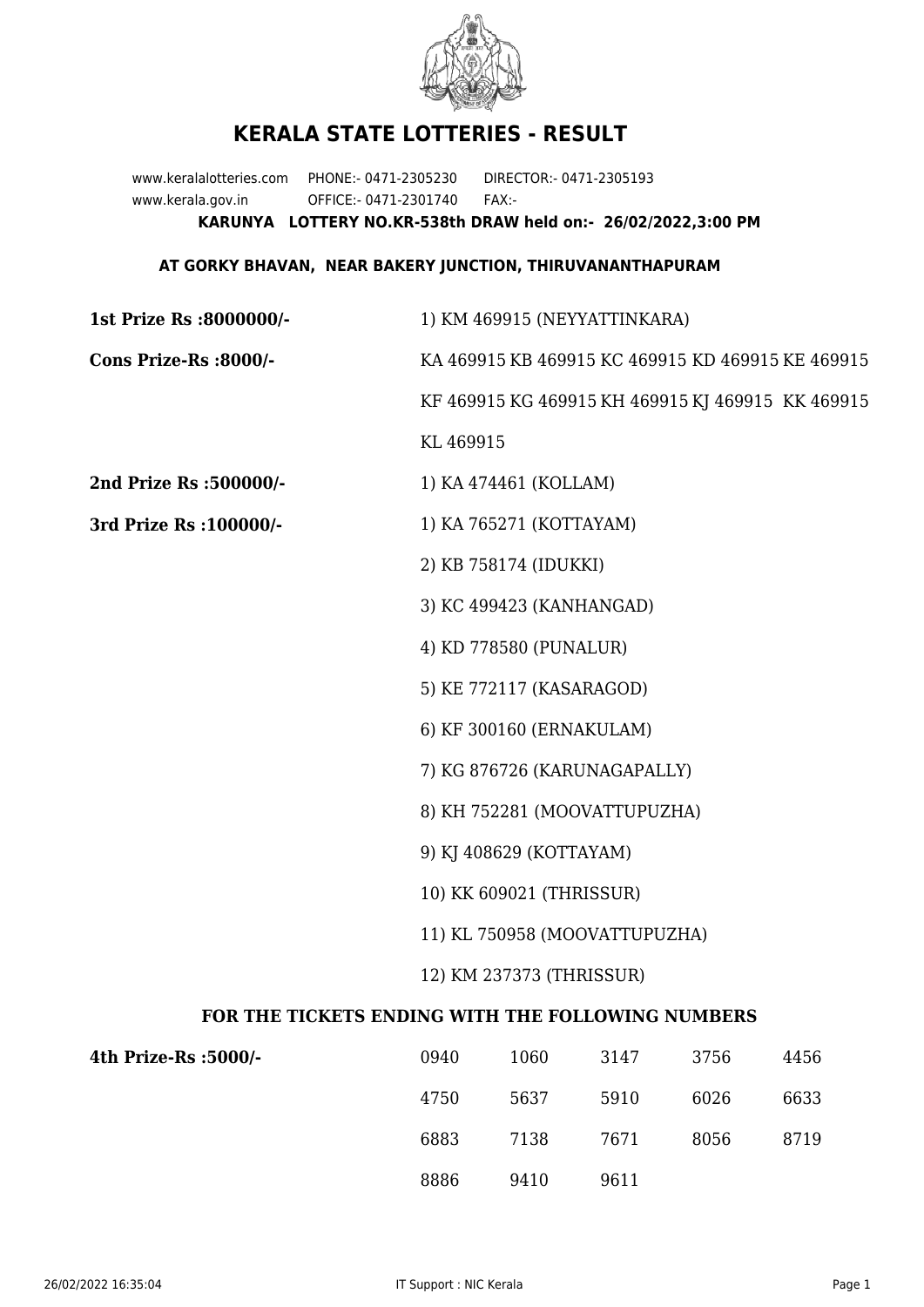| 5th Prize-Rs : 2000/- | 0351 | 1418 | 1594 | 1808 | 2884 |
|-----------------------|------|------|------|------|------|
|                       | 3009 | 3110 | 3809 | 7362 | 8635 |
| 6th Prize-Rs : 1000/- | 1372 | 2318 | 2468 | 4615 | 4954 |
|                       | 5094 | 5133 | 6012 | 6031 | 6516 |
|                       | 7305 | 8227 | 8629 | 9124 |      |
| 7th Prize-Rs : 500/-  | 0144 | 0501 | 0604 | 0654 | 1064 |
|                       | 1278 | 1600 | 1649 | 1835 | 2050 |
|                       | 2381 | 2470 | 2545 | 2646 | 2810 |
|                       | 3310 | 3730 | 3923 | 3930 | 4186 |
|                       | 4270 | 4298 | 4617 | 4725 | 4733 |
|                       | 4734 | 4956 | 5466 | 5509 | 5599 |
|                       | 5640 | 5649 | 5707 | 5860 | 5875 |
|                       | 5894 | 5948 | 6118 | 6205 | 6311 |
|                       | 6377 | 6425 | 6435 | 6583 | 6709 |
|                       | 6710 | 6815 | 6896 | 6966 | 6971 |
|                       | 7038 | 7114 | 7162 | 7212 | 7302 |
|                       | 7424 | 7541 | 7833 | 7919 | 7941 |
|                       | 8161 | 8292 | 8313 | 8371 | 8401 |
|                       | 8414 | 8523 | 8702 | 8896 | 9037 |
|                       | 9053 | 9129 | 9309 | 9413 | 9437 |
|                       | 9474 | 9575 | 9689 | 9709 | 9976 |
| 8th Prize-Rs : 100/-  | 0142 | 0199 | 0208 | 0274 | 0436 |
|                       | 0491 | 0499 | 0537 | 0596 | 0607 |
|                       | 0799 | 0866 | 0997 | 1027 | 1061 |
|                       | 1140 | 1157 | 1410 | 1451 | 1711 |
|                       | 1730 | 1812 | 1933 | 1998 | 2009 |
|                       | 2069 | 2143 | 2211 | 2272 | 2281 |
|                       | 2310 | 2414 | 2440 | 2454 | 2501 |
|                       | 2554 | 2610 | 2654 | 2686 | 2738 |